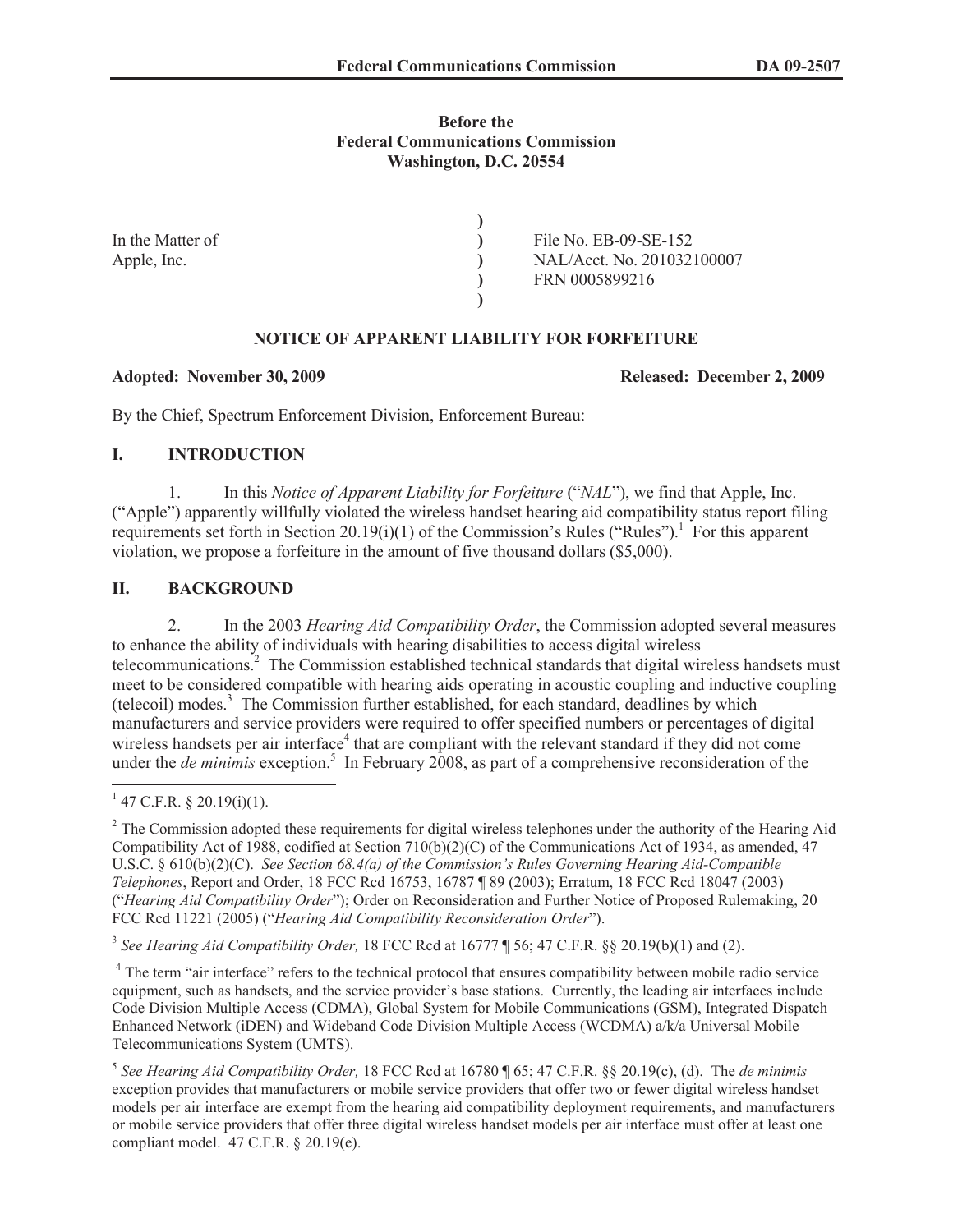effectiveness of the hearing aid compatibility rules, the Commission released an order that, among other things, adopted new compatible handset deployment benchmarks beginning in 2008.<sup>6</sup>

3. In order to monitor the availability of these handsets, the Commission initially required manufacturers and digital wireless service providers to report every six months on efforts toward compliance with the hearing aid compatibility requirements for the first three years of implementation (May 17, 2004, November 17, 2004, May 17, 2005, November 17, 2005, May 17, 2006 and November 17, 2006), and then annually thereafter through the fifth year of implementation (November 19, 2007 and November 17, 2008).<sup>7</sup> In its 2008 *Hearing Aid Compatibility First Report and Order*, the Commission extended these reporting requirements with certain modifications on an open ended basis, beginning January 15, 2009. $\frac{8}{3}$  The Commission also made clear that these reporting requirements apply to carriers that fit within the *de minimus* exception.<sup>9</sup>

4. Apple failed to timely file the required report for the period July 1, 2008 through December 31, 2008, filing it on June 3, 2009, nearly five months after the deadline of January 15, 2009.<sup>10</sup> Apple timely filed the required report for the period January 1, 2009 through June 30, 2009 on July 15, 2009.<sup>11</sup> On September 16, 2009, the Wireless Telecommunications Bureau ("WTB") referred Apple's apparent violation of the hearing aid compatibility reporting requirements to the Enforcement Bureau for action.

## **III. DISCUSSION**

## **A. Failure to File Timely Hearing Aid Compatibility Status Report**

5. Section 20.19(i)(1) of the Rules requires handset manufacturers to file hearing aid compatibility status reports under revised rules initially on January 15, 2009 (covering the six month period ending December 31, 2008) and then annually beginning July 15, 2009.<sup>12</sup> Apple did not file the report covering the six month period ending December 31, 2008 until June 3, 2009, nearly 5 months after the January 15, 2009 due date.<sup>13</sup> Accordingly, we find that Apple failed to timely file the hearing aid compatibility status report in apparent willful<sup>14</sup> violation of the requirements set forth in Section  $20.19(i)(1)$  of the Rules.<sup>15</sup>

9 *Id*. at ¶ 99.

<sup>11</sup> See Apple, Inc. Hearing Aid Compatibility Status Report, Confirmation No. 0003901720 ("July Status Report").

 $12$  47 C.F.R. § 20.19(i)(1).

<sup>13</sup> *See* January Status Report.

<sup>&</sup>lt;sup>6</sup> See Amendment of the Commission's Rules Governing Hearing Aid-Compatible Mobile Handsets, First Report and Order, 23 FCC Rcd 3406 (2008) ("*Hearing Aid Compatibility First Report and Order*"), Order on Reconsideration and Erratum, 23 FCC Rcd 7249 (2008).

<sup>7</sup> *Hearing Aid Compatibility Order*, 18 FCC Rcd at 16787 ¶ 89; *see also Wireless Telecommunications Bureau Announces Hearing Aid Compatibility Reporting Dates for Wireless Carriers and Handset Manufacturers*, Public Notice, 19 FCC Rcd 4097 (Wireless Tel. Bur. 2004).

<sup>8</sup> *See Hearing Compatibility First Report and Order,* 23 FCC Rcd at 3445-46 ¶¶ 97-99.

<sup>&</sup>lt;sup>10</sup> *See* Apple, Inc. Hearing Aid Compatibility Status Report, Docket No. 07-250 (June 3, 2009) ("January Status Report").

<sup>&</sup>lt;sup>14</sup> Section 312(f)(1) of the Act defines "willful" as "the conscious and deliberate commission or omission of [any] act, irrespective of any intent to violate" the law. 47 U.S.C. § 312(f)(1). The legislative history of Section 312(f)(1) of the Act clarifies that this definition of willful applies to both Sections 312 and 503(b) of the Act, H.R. Rep. No. (continued …)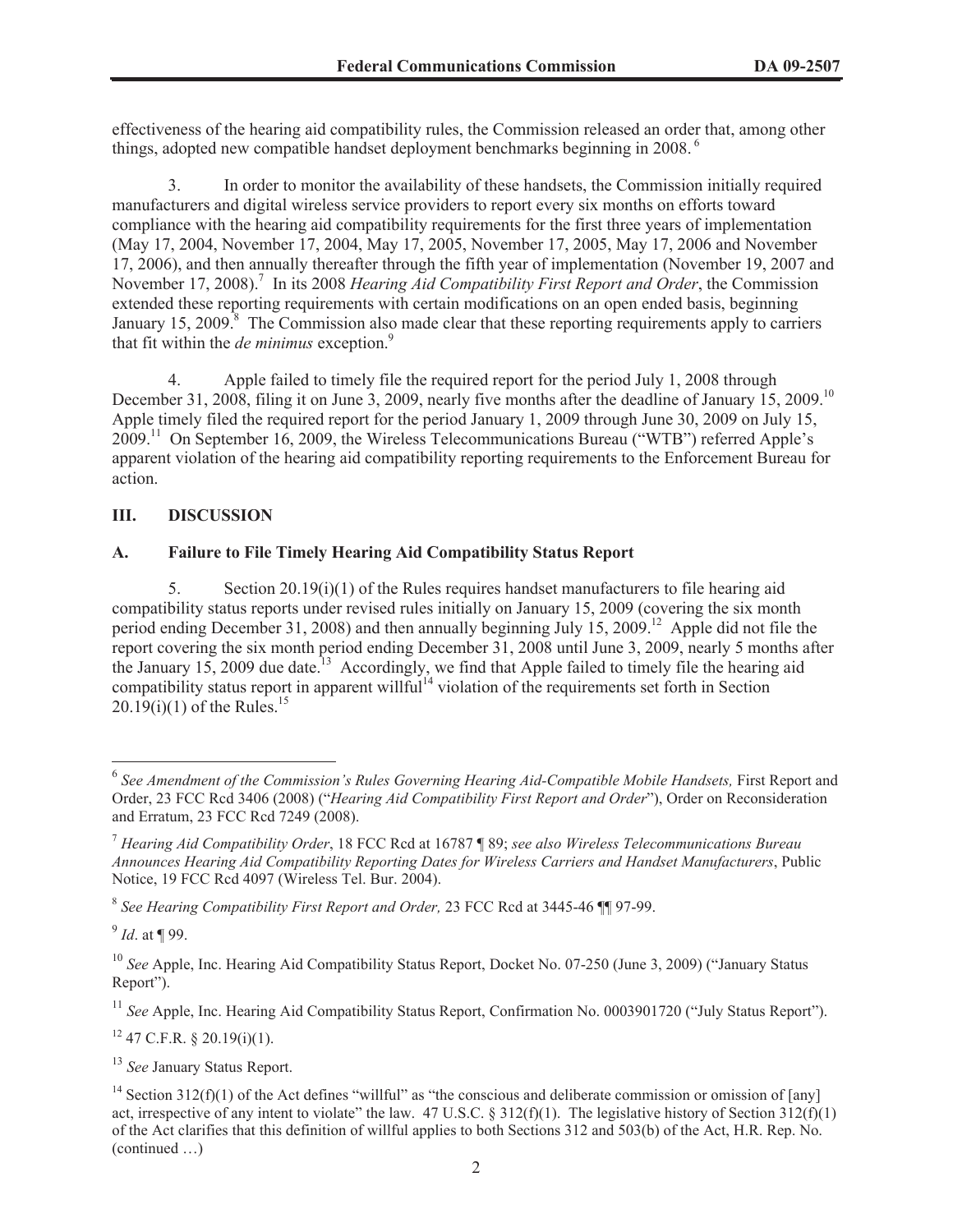## **B. Proposed Forfeiture**

6. Under Section  $503(b)(1)(B)$  of the Act, any person who is determined by the Commission to have willfully or repeatedly failed to comply with any provision of the Act or any rule, regulation, or order issued by the Commission shall be liable to the United States for a forfeiture penalty.<sup>16</sup> To impose such a forfeiture penalty, the Commission must issue a notice of apparent liability and the person against whom such notice has been issued must have an opportunity to show, in writing, why no such forfeiture penalty should be imposed.<sup>17</sup> The Commission will then issue a forfeiture if it finds by a preponderance of the evidence that the person has violated the Act or a Commission rule.<sup>18</sup> We conclude under this standard that Apple is apparently liable for forfeiture for its failure to timely file the required hearing aid compatibility status report in apparent willful violation of the requirements set forth in Section  $20.19(i)(1)$ of the Rules.<sup>1</sup>

7. The Commission's *Forfeiture Policy Statement* and Section 1.80(b) of the Rules set a base forfeiture amount of \$3,000 for the failure to file required forms or information.<sup>20</sup> While the base forfeiture requirements are guidelines lending some predictability to the forfeiture process, the Commission retains the discretion to depart from these guidelines and issue forfeitures on a case-by-case basis, under its general forfeiture authority contained in Section 503 of the Act.<sup>21</sup> In exercising such discretion, we are required to take into account "the nature, circumstances, extent, and gravity of the violation and, with respect to the violator, the degree of culpability, any history of prior offenses, ability to pay, and such other matters as justice may require."<sup>22</sup>

8. In the *American Samoa Telecommunications Authority NAL*, we found that the status reports are essential to the implementation and enforcement of the hearing aid compatibility rules.<sup>23</sup> The Commission relies on these reports to provide consumers with information regarding the technical specifications and commercial availability of hearing aid-compatible digital wireless handsets and to hold the digital wireless industry accountable to the increasing number of hearing-impaired individuals.<sup>24</sup> We noted that when setting an \$8,000 base forfeiture for violations of the hearing aid-compatible handset labeling requirements, the Commission emphasized that individuals with hearing impairments could only

(Continued from previous page …)

97-765, 97<sup>th</sup> Cong. 2d Sess. 51 (1982), and the Commission has so interpreted the term in the Section 503(b) context. *See Southern California Broadcasting Co.,* Memorandum Opinion and Order, 6 FCC Rcd 4387, 4388 ¶ 5 (1991), *recon. denied,* 7 FCC Rcd 3454 (1992) ("*Southern California*").

 $^{15}$  47 C.F.R. § 20.19(i)(1).

 $^{16}$  47 U.S.C. § 503(b)(1)(B); 47 C.F.R. § 1.80(a)(1).

 $17$  47 U.S.C. § 503(b); 47 C.F.R. § 1.80(f).

<sup>18</sup> *See, e.g., SBC Communications, Inc.*, Forfeiture Order, 17 FCC Rcd 7589, 7591 ¶ 4 (2002).

 $19$  47 C.F.R. § 20.19(i)(1).

 $20$  47 C.F.R. § 1.80(b).

<sup>21</sup> *See Forfeiture Policy Statement*, 12 FCC Rcd at 17099 ¶ 22, 17101 ¶ 29. *See also* 47 C.F.R. §1.80(b)(4) ("The Commission and its staff *may* use these guidelines in particular cases [, and] retain the discretion to issue a higher or lower forfeiture than provided in the guidelines, to issue no forfeiture at all, or to apply alternative or additional sanctions as permitted by the statute.") (*emphasis added*).

<sup>22</sup> 47 U.S.C. § 503(b)(2)(E). *See also* 47 C.F.R. § 1.80(b)(4), Note to paragraph (b)(4): Section II. Adjustment Criteria for Section 503 Forfeitures.

<sup>23</sup> *See American Samoa Telecommunications Authority*, Notice of Apparent Liability for Forfeiture, 23 FCC Rcd 16432 (Enf. Bur., Spectrum Enf. Div. 2008), *response received* ("*ASTCA NAL*").

<sup>24</sup> *See ASTCA NAL*, 23 FCC Rcd at 16436-47 ¶ 10.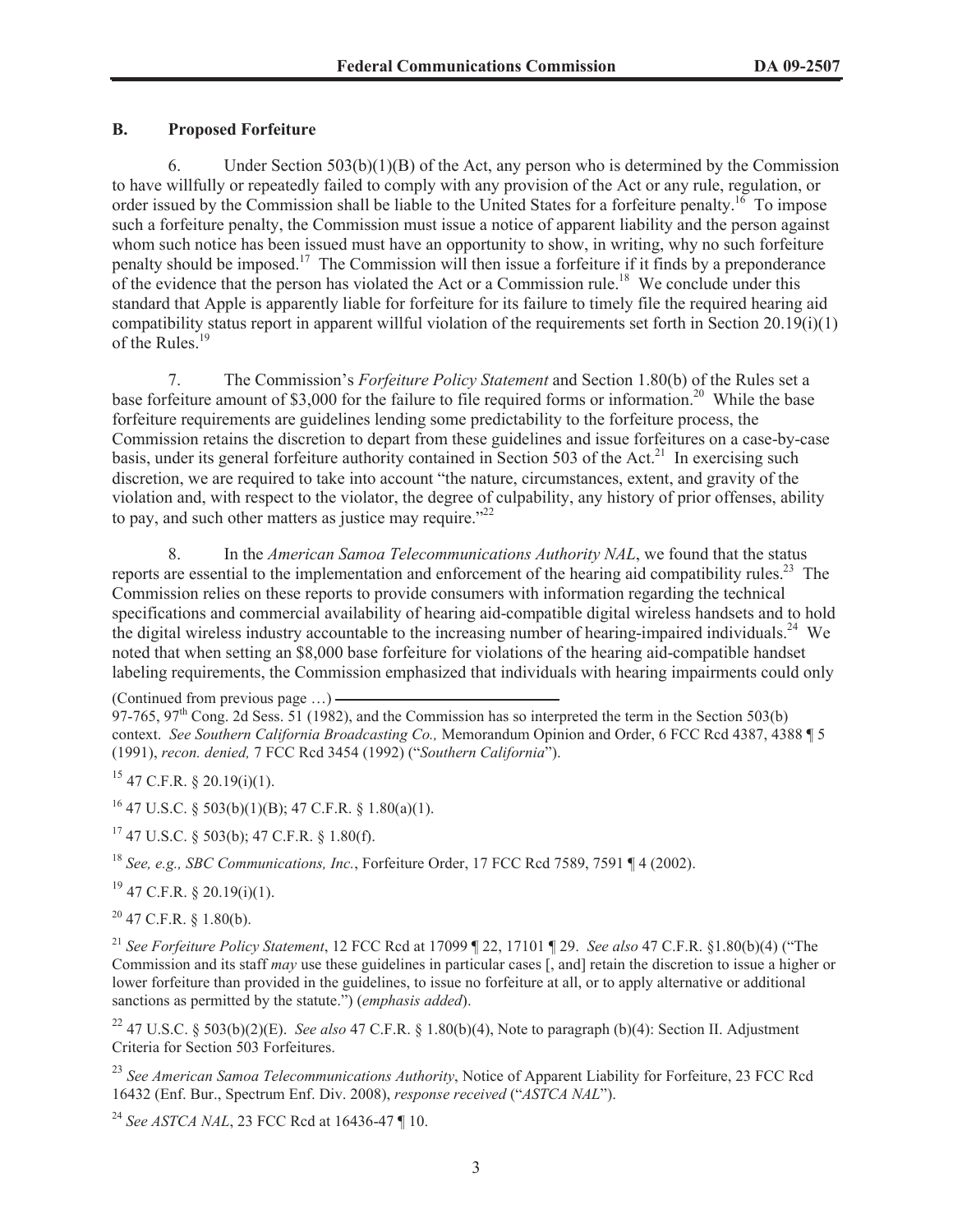take advantage of critically important public safety benefits of digital wireless services if they had access to accurate information regarding hearing aid compatibility features of handsets.<sup>25</sup> We also noted that the Commission has upwardly adjusted the base forfeiture when noncompliance with filing requirements interferes with the accurate administration and enforcement of Commission rules.<sup>26</sup> Because the failure to file hearing aid compatibility status reports implicates similar public safety and enforcement concerns, we exercised our discretionary authority and established a base forfeiture amount of \$6,000 for failure to file hearing aid compatibility reports.<sup>27</sup> Consistent with *ASTCA*, we will apply the same base forfeiture amount here.

9. Apple's failure to file the report on time had an adverse impact on the Commission's ability to ensure the commercial availability of hearing aid-compatible digital wireless handsets. We find, however, that downward adjustment to the \$6,000 base forfeiture amount to \$5,000 is warranted based on Apple's demonstrated good faith effort. Although Apple failed to timely file the January Status Report, it did file the report prior to the commencement of an investigation by the Commission. Accordingly, we propose a forfeiture of \$5,000 against Apple for apparently willfully failing to timely file its January 15, 2009 hearing aid compatibility status report in violation of Section 20.19(i)(1) of the Rules.<sup>28</sup>

#### **IV. ORDERING CLAUSES**

10. Accordingly, **IT IS ORDERED** that, pursuant to Section 503(b) of the Act, and Section 1.80 of the Rules, Apple, Inc. **IS NOTIFIED** of its **APPARENT LIABILITY FOR A FORFEITURE** in the amount of five thousand dollars (\$5,000) for failing to file its hearing aid compatibility status report in apparent willful violation of the requirements set forth in Section 20.19(i)(1) of the Rules.<sup>29</sup>

11. **IT IS FURTHER ORDERED** that, pursuant to Section 1.80 of the Rules, within thirty days of the release date of this Notice of Apparent Liability for Forfeiture, Apple, Inc. **SHALL PAY** the full amount of the proposed forfeiture or **SHALL FILE** a written statement seeking reduction or cancellation of the proposed forfeiture.

12. Payment of the forfeiture must be made by check or similar instrument, payable to the order of the Federal Communications Commission. The payment must include the NAL/Account Number and FRN Number referenced above. Payment by check or money order may be mailed to Federal Communications Commission, P.O. Box 979088, St. Louis, MO 63197-9000. Payment by overnight mail may be sent to U.S. Bank – Government Lockbox #979088, SL-MO-C2-GL, 1005 Convention Plaza, St. Louis, MO 63101. Payment by wire transfer may be made to ABA Number 021030004, receiving bank TREAS/NYC, and account number 27000001. For payment by credit card, an FCC Form 159 (Remittance Advice) must be submitted. When completing the FCC Form 159, enter the NAL/Account number in block number 23A (call sign/other ID), and enter the letters "FORF" in block number 24A (payment type code). Requests for full payment under an installment plan should be sent to: Chief Financial Officer -- Financial Operations, 445 12th Street, S.W., Room 1-A625, Washington, D.C. 20554. Please contact the Financial Operations Group Help Desk at 1-877-480-3201 or Email: ARINQUIRIES@fcc.gov with any questions regarding payment procedures. Apple will also send electronic notification on the date said payment is made to Linda.Nagel@fcc.gov and Kathy.Berthot@fcc.gov.

<sup>25</sup> *Id.*

<sup>26</sup> *Id.*

<sup>27</sup> *Id.*

 $^{28}$  47 C.F.R. § 20.19(i)(1).

 $^{29}$  *Id.*